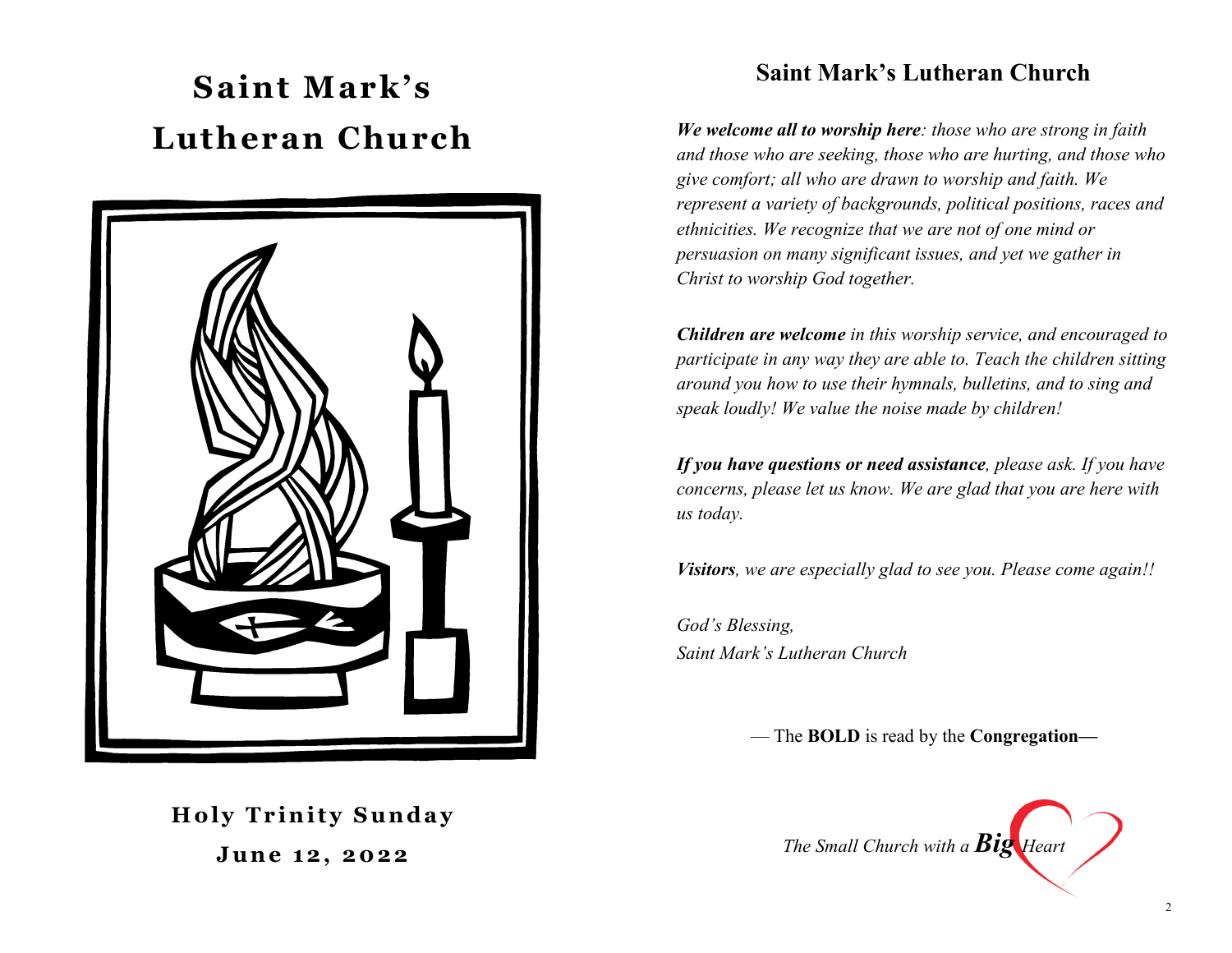### **ORDER OF WORSHIP THE GATHERING**

## **WELCOME ANNOUNCEMENTS**

### **CONFESSION AND FORGIVENESS**

#### *Please stand as you are able.*

Blessed be the holy Trinity,  $\pm$  one God, who forgives all our sin,

whose mercy endures forever.

#### **Amen.**

Almighty God, to whom all hearts are open, all desires known, and from whom no secrets are hid: cleanse the thoughts of our hearts by the inspiration of your Holy Spirit, that we may perfectly love you and worthily magnify your holy name, through Jesus Christ our Lord.

#### **Amen.**

Let us confess our sin in the presence of God and of one another. *A moment of silence for reflection*

#### Gracious God,

**have mercy on us. We confess that we have turned from you and given ourselves into the power of sin. We are truly sorry and humbly repent. In your compassion forgive us our sins, known and unknown, things we have done and things we have failed to do. Turn us again to you, and uphold us by your Spirit, so that we may live and serve you in newness of life through Jesus Christ, our Savior and Lord. Amen.**

God, who is rich in mercy, loved us even when we were dead in sin, and made us alive together with Christ. By grace you have been saved. In the name of  $\pm$  Jesus Christ, your sins are forgiven. Almighty God strengthen you with power through the Holy Spirit, that Christ may live in your hearts through faith. **Amen.**  $\frac{3}{4}$ 

### **GATHERING SONG ELW 673**

### God, Whose Almighty Word



Text: John Marriott, 1780-1825, alt. Music: ITALIAN HYMN, Felice de Giardini, 1716-1796

# **GREETING**

The grace of our Lord Jesus Christ, the love of God, and the communion of the Holy Spirit be with you all. **And also with you.**

### **PRAYER OF THE DAY**

#### Let us pray.

Almighty Creator and ever-living God: we worship your glory, eternal Three-in-One, and we praise your power, majestic One-in -Three. Keep us steadfast in this faith, defend us in all adversity, and bring us at last into your presence, where you live in endless joy and love, Father, Son, and Holy Spirit, one God, now and forever. **Amen.**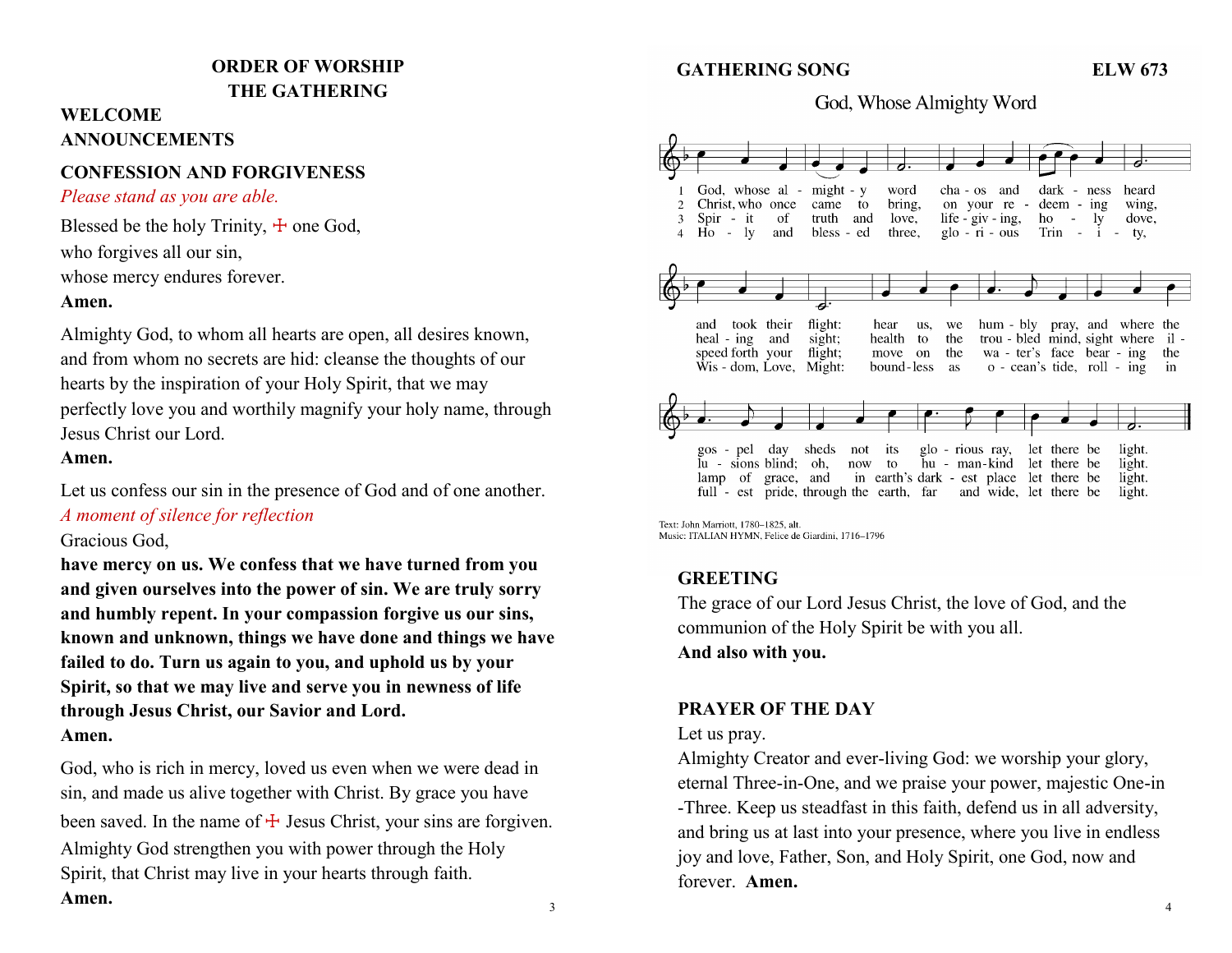#### *Please be seated.*

**Thanks be to God.**

# **WORD**

*God speaks to us in scripture reading, preaching, and song.*  **FIRST READING: Proverbs 8:1-4, 22-31** <sup>1</sup>Does not wisdom call. and does not understanding raise her voice? <sup>2</sup>On the heights, beside the way, at the crossroads she takes her stand; <sup>3</sup>beside the gates in front of the town, at the entrance of the portals she cries out: <sup>4"</sup>To you, O people, I call, and my cry is to all that live.  $22$ The LORD created me at the beginning of his work, the first of his acts of long ago. <sup>23</sup>Ages ago I was set up, at the first, before the beginning of the earth. <sup>24</sup>When there were no depths I was brought forth, when there were no springs abounding with water.  $25$ Before the mountains had been shaped, before the hills, I was brought forth— <sup>26</sup>when he had not yet made earth and fields, or the world's first bits of soil.  $27$ When he established the heavens, I was there, when he drew a circle on the face of the deep, <sup>28</sup>when he made firm the skies above. when he established the fountains of the deep,  $29$  when he assigned to the sea its limit, so that the waters might not transgress his command, when he marked out the foundations of the earth, <sup>30</sup>then I was beside him, like a master worker; and I was daily his delight, rejoicing before him always, <sup>31</sup> rejoicing in his inhabited world and delighting in the human race." Word of God, word of life.

PSALM: Psalm 8 *The psalm will be read responsively by the congregation*  $1$ O Lord our Lord, how majestic is your name in all the earth!— <sup>2</sup>**you whose glory is chanted above the heavens out of the mouths of infants and children; you have set up a fortress against your enemies, to silence the foe and avenger.** <sup>3</sup>When I consider your heavens, the work of your fingers, the moon and the stars you have set in their courses, <sup>4</sup>**what are mere mortals that you should be mindful of them, human beings that you should care for them?**  $\gamma$ <sup>5</sup>Yet you have made them little less than divine; with glory and honor you crown them. <sup>6</sup>**You have made them rule over the works of your hands; you have put all things under their feet:** <sup>7</sup>all flocks and cattle, even the wild beasts of the field, 8 **the birds of the air, the fish of the sea, and whatever passes along the paths of the sea.** <sup>9</sup>O LORD our Lord, how majestic is your name in all the earth!

#### **SECOND READING: Romans 5:1-5**

<sup>1</sup>Therefore, since we are justified by faith, we have peace with God through our Lord Jesus Christ, <sup>2</sup>through whom we have obtained access to this grace in which we stand; and we boast in our hope of sharing the glory of God. 3And not only that, but we also boast in our sufferings, knowing that suffering produces endurance, <sup>4</sup> and endurance produces character, and character produces hope, <sup>5</sup> and hope does not disappoint us, because God's love has been poured into our hearts through the Holy Spirit that has been given to us.

Word of God, word of life. **Thanks be to God.**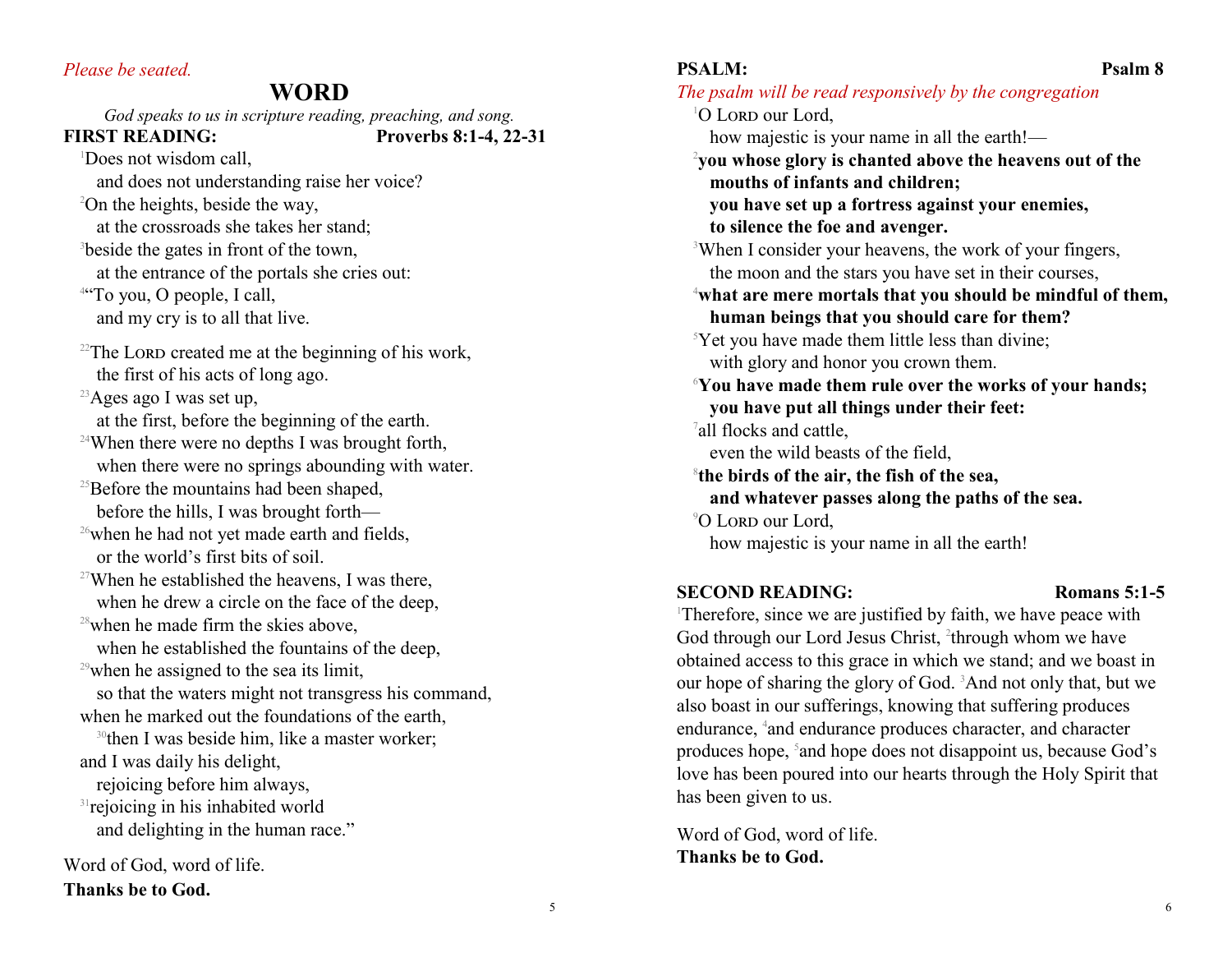#### **GOSPEL ACCLAMATION ELW 142**

**HYMN OF THE DAY ELW 733** 





**GOSPEL: John 16:12-15**

The holy gospel according to...

### **Glory to you, O Lord.**

[Jesus said,] <sup>12</sup> "I still have many things to say to you, but you cannot bear them now. 13When the Spirit of truth comes, he will guide you into all the truth; for he will not speak on his own, but will speak whatever he hears, and he will declare to you the things that are to come. 14He will glorify me, because he will take what is mine and declare it to you. <sup>15</sup>All that the Father has is mine. For this reason I said that he will take what is mine and declare it to you."

The gospel of the Lord. **Praise to you, O Christ.**

*Please be seated.*

#### **CHILRENS SERMON**

**SERMON** Pastor Lue Moua

*The assembly stands to proclaim the word of God in song.*

# **Great Is Thy Faithfulness**



Text: Thomas O. Chisholm, 1866-1960 Music: FAITHFULNESS, William M. Runyan, 1870-1957 Text and music © 1923, ren. 1951 Hope Publishing Company, Carol Stream, IL 60188. All rights reserved. Used by permission.

Duplication in any form prohibited without permission or valid license from copyright administrator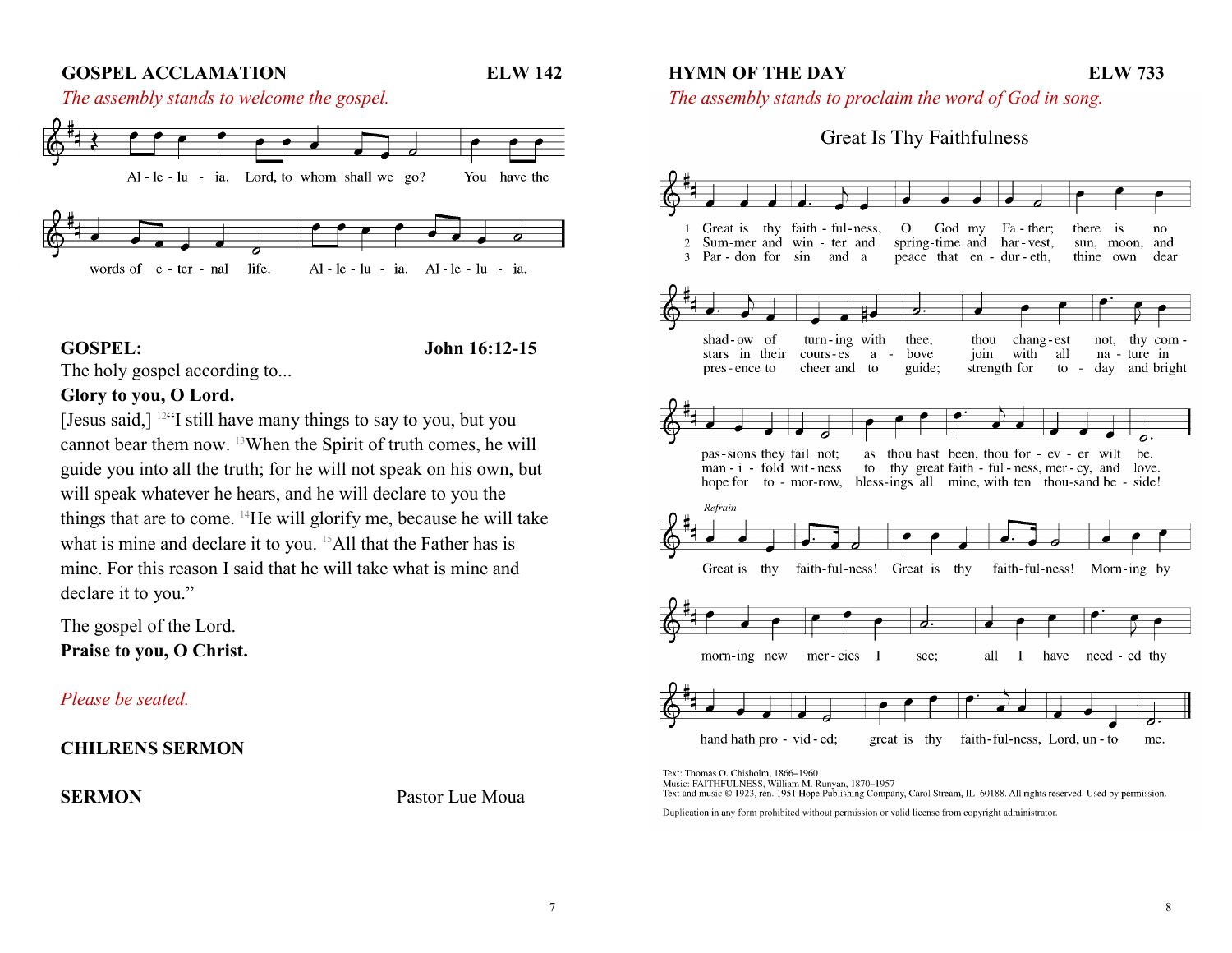#### **APOSTLES' CREED**

*Standing together, let us confess our faith…* **I believe in God, the Father almighty, creator of heaven and earth. I believe in Jesus Christ, God's only Son, our Lord, who was conceived by the Holy Spirit, born of the virgin Mary, suffered under Pontius Pilate, was crucified, died, and was buried; he descended to the dead. On the third day he rose again; he ascended into heaven, he is seated at the right hand of the Father, and he will come to judge the living and the dead. I believe in the Holy Spirit, the holy catholic church, the communion of saints, the forgiveness of sins, the resurrection of the body, and the life everlasting. Amen.**

#### **PRAYERS OF INTERCESSION**

Each petition ends with: ...God of grace, The congregation responds: **hear our prayer.**

#### *Please be seated.*

**OFFERING** *You can send your offering through the mail to : Saint Mark's Lutheran Church PO Box 206 Randolph MN 55065 or download the Vanco Mobile app on your mobile phone or go to our website and click on the give button on the top.*

#### **OFFERING PRAYER**

#### *Please stand as you are able.*

#### Let us pray.

Blessed are you, O God, ruler of heaven and earth. Day by day you shower us with blessings. As you have raised us to new life in Christ, give us glad and generous hearts, ready to praise you and to respond to those in need, through Jesus Christ, our Savior and Lord.

**Amen.**

#### **THE LORD'S PRAYER**

Gathered into one by the Holy Spirit, let us pray as Jesus taught us.

**Our Father, who art in heaven, hallowed be thy name, thy kingdom come, thy will be done, on earth as it is in heaven. Give us this day our daily bread; and forgive us our trespasses, as we forgive those who trespass against us; and lead us not into temptation, but deliver us from evil. For thine is the kingdom, and the power, and the glory, forever and ever. Amen.** 

#### **BLESSING**

The Lord bless you and keep you. The Lord's face shine on you with grace and mercy. The Lord look upon you with favor and  $\pm$  give you peace. **Amen.**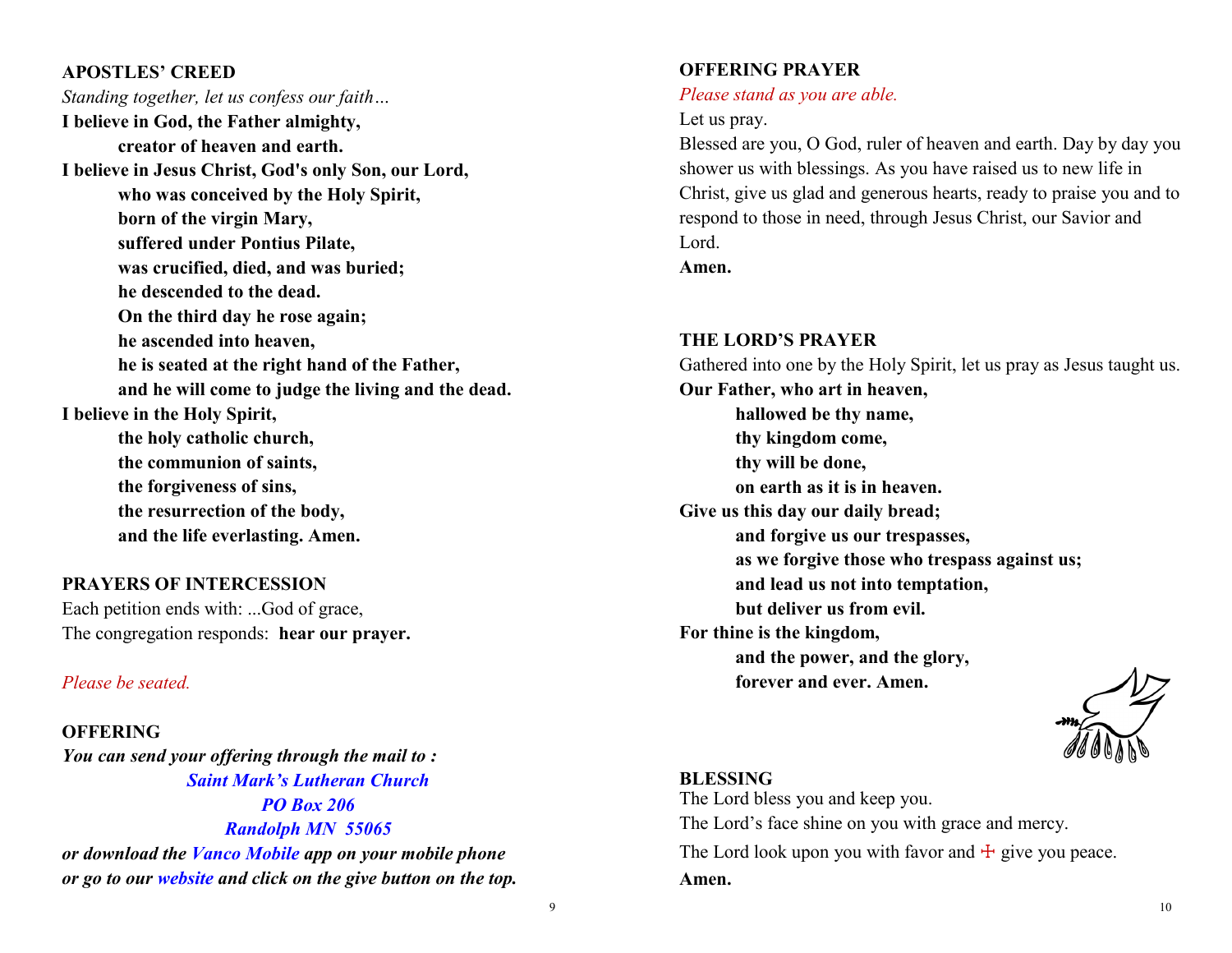#### **SENDING SONG****ELW 534**

Savior, Again to Your Dear Name



Text: John Ellerton, 1826-1893, alt. Music: ELLERS, Edward J. Hopkins, 1818-1901

#### **DISMISSAL**

Go in peace. Remember the poor. **Thanks be to God**.

#### **POSTLUDE**

*Portions of the liturgy are reprinted from Evangelical Lutheran Worship copyright 2006 Augsburg Fortress. Used by permission. Any hymns are reprinted under OneLicense.net #729225-A and SundaysandSeasons online subscription. Used by permission.*

### **Thank You!**

It is a pleasure to have you worship with us today. We sincerely pray that the service was challenging, inspiring, and comforting. If you find occasion to worship with us again, please know that we appreciate your presence. If you are looking for a home church, please let the pastor know by phone, email, or text. Wherever you go, may God be at your side and bring you peace and joy.



#### **Prayer Requests**

Diane Trapp, Don Pressnall, Bob Neil, Randy Ryan, Chad Holz and Marilyn Ries.

*When requested, we will be keeping loved ones on the prayer request list for a month. If you would like them to stay on longer please let Dixie know.*

**Please keep all our seniors in your prayers, especially:**  Dave Blank, Arnie Felton, Robert & Margaret Hayes, Carolyn Horsch, Sharon Kappedahl, Arlene Ringeisen, Leatrice Taylor and Wayne Weidner.

**Pray for those who have lost loved ones recently.**

#### **Events this Week:**

Worship - Sundays 10:00 am Council Meeting - Monday 7:00 pm Bible Study - Tuesday 10:00 am Quilting - Tuesdays 10:00 am Food Shelf - Tuesday 4:30 pm - 6:00 pm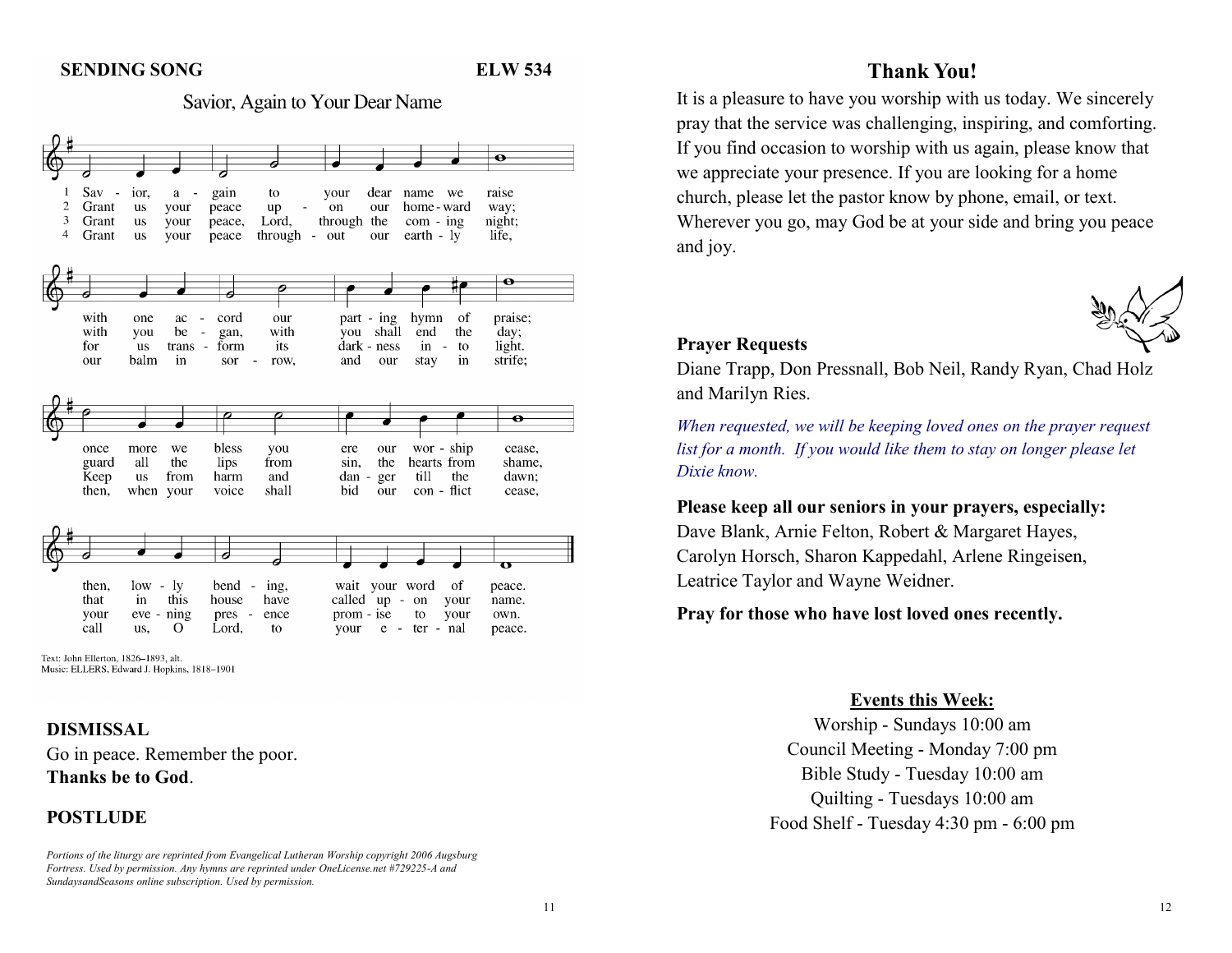# **Announcements**



# **August 7, 2022** Watch for further information via Facebook, email or on our website.

# **Community Events**

# **Community Food Shelf**

Here at Saint Mark's Lutheran, we try our best to serve our neighbors. One of the many ways we help is by providing food to our local communities. Saint Mark's Lutheran would like to thank you for your generosity in supporting our food shelf.

If you know anyone that could benefit from receiving some extra food please let them know we're here to help.

1st, 2nd, 3rd & 4th Tuesdays 4:30 pm to 6:00 pm

All cash donations are used to buy healthy perishable food.

# **College Student Food Shelf Invite**

The Food Shelf is inviting any College Student to come and get some supplies from the food shelf. We want to help with your expenses during these years. Please come when the Food Shelf is open or at 9 am before Church on Sunday or contact Beth Bester at (651) 437-6972